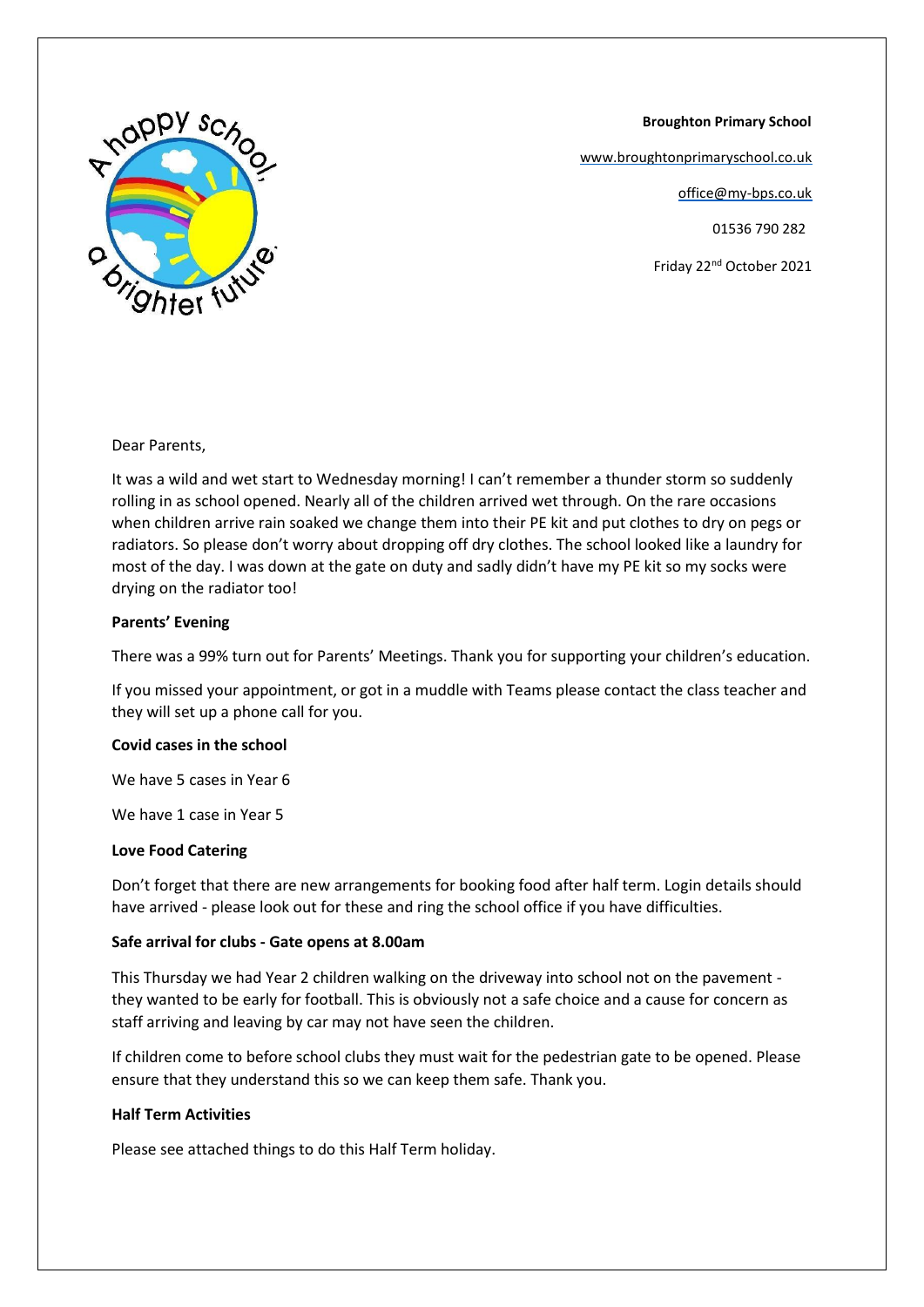## **Years 3 and 4 – Tag Rugby festival**

The children really enjoyed a morning of rugby where they participated in a variety of activities including: Rob the Nest, Collect & Score, Endball, Statues, Break-out Tag and Score a Try. There was excellent behaviour from all of our children who embraced the occasion and engaged actively with all the activities with smiles on their faces throughout. The children were a credit to the school and themselves.

*Please click on the link below to view photos:* <https://www.broughtonprimaryschool.co.uk/gallery/?pid=19&gcatid=1&albumid=90>

## **Years 5 and 6 – Tag Rugby tournament**

Our team got off to a flying start quickly working as a team and scoring plenty of tries. It was lovely to see the encouragement they gave to each other and how they improved with each game. The children were a credit to the school and themselves

*The results were*: Beat Greenfields 3-0 Beat Meadowside 6-4 Beat Cranford 7-? Lost to Brambleside 7-9 Lost to St. Mary's 3-4

*Please click on the link below to view photos:* <https://www.broughtonprimaryschool.co.uk/gallery/?pid=19&gcatid=1&albumid=91>

## **Key Stage 2 Badminton**

A group of Key Stage 2 children attended an event at Montsaye School on Friday 15<sup>th</sup> October. The children were able to develop badminton skills, learnt in school, in competitive activities. All the children gave 100%, were polite and enjoyed the event. We can't ask for more than that from our pupils. They will have all gained some valuable experience from the day, whilst having fun.

*Please click on the link below to view photos:* <https://www.broughtonprimaryschool.co.uk/gallery/?pid=19&gcatid=1&albumid=92>

# **Inter House Tag Rugby Tournament - Years 5 & 6**

Last Friday the children enjoyed a whole afternoon of Tag Rugby. There were plenty of high scoring games demonstrating superb teamwork. It was lovely to see so many children participating.

*Please click on the link below to view photos:* <https://www.broughtonprimaryschool.co.uk/gallery/?pid=19&gcatid=1&albumid=93>

## **Term Dates**

Full term dates for this year and next year are on the school website.

| Friday 22 <sup>nd</sup> October        | Close for Half Term 3:15/20pm        |
|----------------------------------------|--------------------------------------|
| Tuesday 2 <sup>nd</sup> November       | Open for Term 2                      |
| Friday 17 <sup>th</sup> December       | Close for Christmas Holiday - 2:00pm |
| Wednesday 5 <sup>th</sup> January 2022 | Open for Term 3                      |